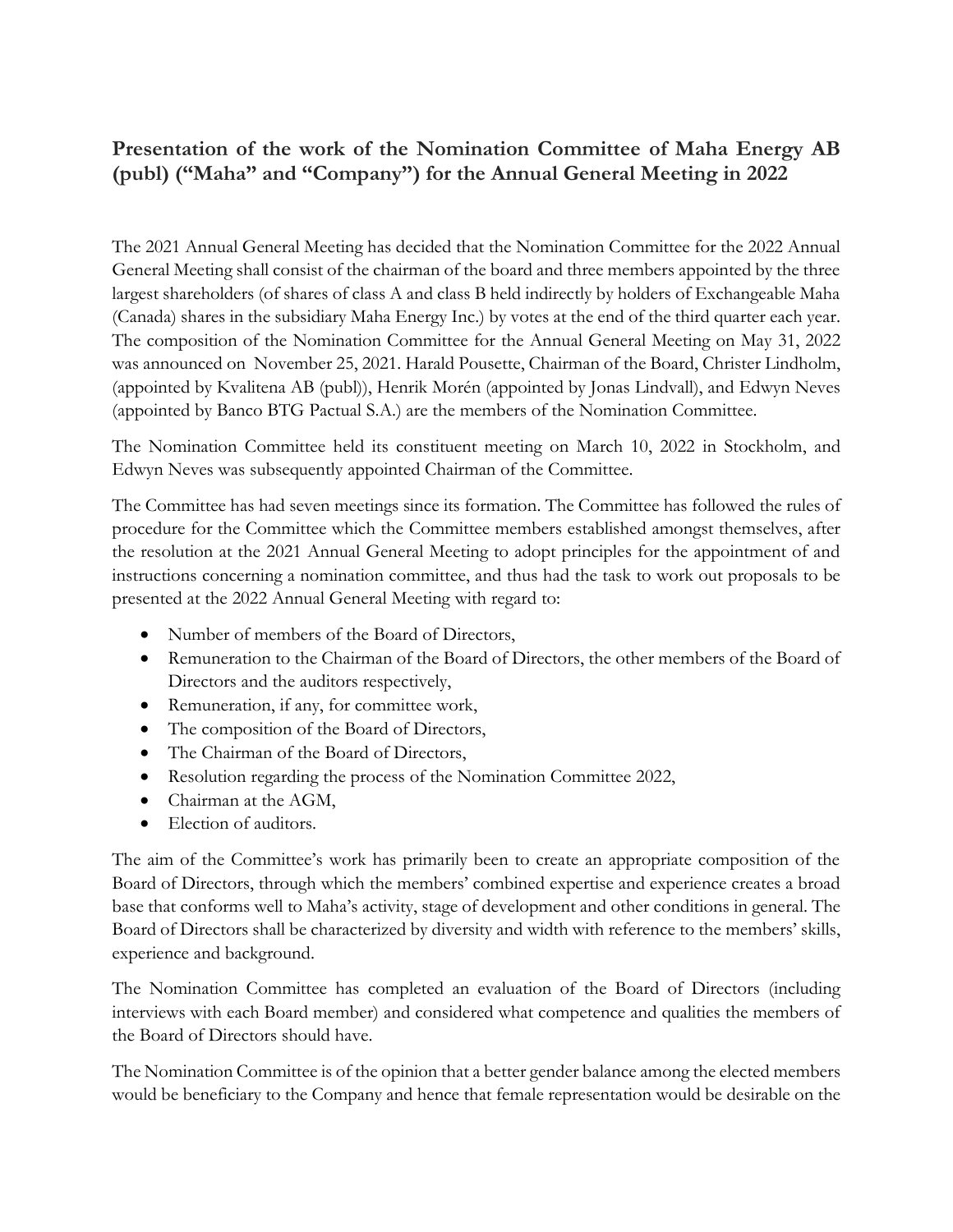Board. In addition, the Nomination Committee has identified two core competencies that need to be complemented to the Board. First, is additional oil and gas E&P experience so that management's operational reporting and proposals may be properly and independently evaluated. Second, is expertise and knowledge of the Brazilian and Oman oil and gas industries, where most of the growth and value in Maha will come from. This Nomination Committee believes the next such committee should seek to identify and continue to recruit additional Board members with these characteristics, especially with regards to gender equality.

The Nomination Committee proposes for the coming year six members to the Company's Board with the re-election of Harald Pousette, Jonas Lindvall and Nicholas Walker. In addition, the Nomination Committee proposes the election of Richard Norris, Christer Lindholm and Viktor Modigh as new board members. Seth Lieberman, Fredrik Cappelen and Anders Ehrenblad have declined re-election. The Nomination Committee believes that the new Board composition strengthens certain key areas of competence, not least with regard to additional oil and gas E&P experience. This should enable for further robustness in the work of the Board of Directors.

The Nomination Committee proposes that Harald Pousette be nominated as Chairman of the Board of Directors.

Harald Pousette (born 1965) has been a Board member of Maha since June 2017. Harald holds a Bachelor of Arts (Economics) from the University of Uppsala, Sweden. Harald is currently the CEO of Kvalitena AB (publ). During his career, Harald has worked in the finance and real estate industries including recently at Kvalitena AB as CFO. Harald is Chairman of Green Deer Holding AB, Norrfordon Holding AB, Jitech AB, and companies in the Kvalitena Group. Harald holds 796,484 shares in Maha.

Christer Lindholm (born 1977) holds an MSc in Electrical Engineering from the Royal Institute of Technology in Stockholm as well as a BSc in Business Administration and Economics from Stockholm University. Christer is currently the CFO of Kvalitena AB (publ) and has previously worked in the banking and finance and management consultancy industry. Christer is partner and on the board of Addeno AB and on the board at Jitech AB and Apikal Fastighetspartner AB. Christer hold 2,500 shares in Maha.

Viktor Modigh (born 1980) holds a Master of Law from the University of Gothenburg, Sweden with a specialization in Petroleum Law and Petroleum Contracts from the University of Oslo, Norway. He has more than 20 years´ experience of investments across different sectors and has held management positions with Tethys Oil in Oman and the United Arab Emirates. Viktor has worked as a lawyer advising primarily oil and gas companies on regulatory and contractual matters, transactions and general corporate law, and is a member of the Association of International Energy Negotiators. He is currently the Managing Director of Tiveden AS and Chairman of Jumpgate AB, Minotaurus Energi AS and Urtiven AS. Viktor is a resident of Norway and he holds 0 shares in Maha.

Richard Norris (born 1966) holds a PhD in Petroleum Engineering and an MSc in Petroleum Geology from Imperial College in London as well as a BSc in Geology. Richard has over 30 years energy related experience in both industry and finance, including roles with large and small oil companies, as well as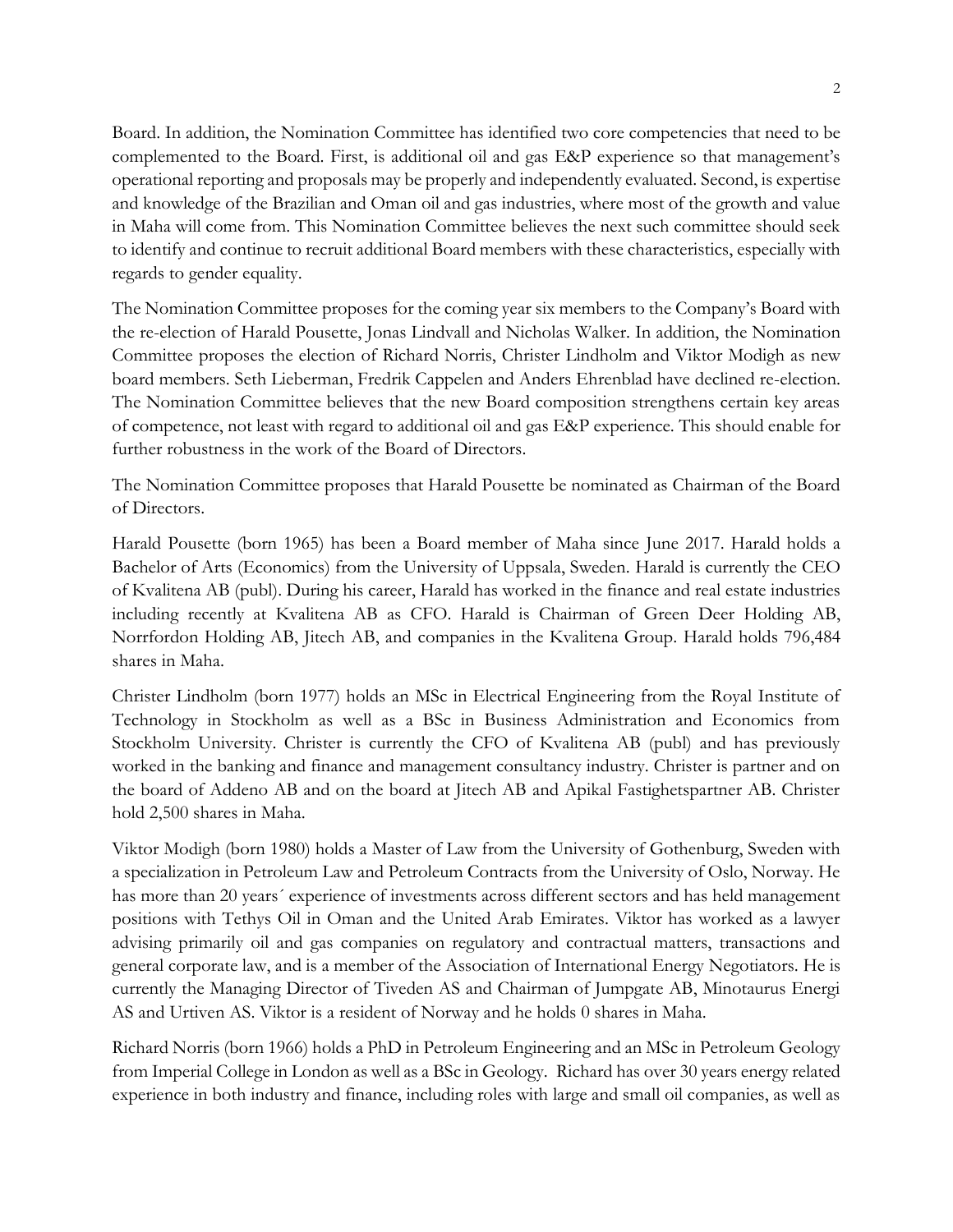roles in debt and equity financing. He is currently Managing Director of Pandreco Energy Advisors Inc, whose clients include major and junior energy companies, banks and public policy centres. Richard is a Fellow of the Canadian Global Affairs Institute and has worked in engineering, management and board roles covering Africa, Europe, Former Soviet Union and South America with BP, Elf Aquitaine/Total, Geopetrol, Candax Energy and Eland Oil and Gas. In finance Richard was instrumental in building the European oil and gas structured finance group at BNP Paribas. As a Partner at Helios Investment Partners, Richard co-managed Helios's Private Equity energy investments throughout Africa. Richard is a resident of Canada and he holds 0 shares in Maha.

Jonas Lindvall (born 1967) has been a Board member of Maha since 2016. Jonas holds a B. Sc. In Petroleum Engineering and a M.E.B. in Energy Business, both from the University of Tulsa, USA. He is a seasoned senior executive with 30 years of international experience in the upstream oil and gas industry across Europe, North America, Africa and Asia with such companies as Talisman Energy, Tethys Oil AB, Shell Oil and Lundin Oil. Jonas holds 4,911,147 shares in Maha.

Nicholas Walker (born 1962) has been a Board member of Maha since 2019. Nicholas (Nick) holds a BSc degree in Mining Engineering from Imperial College London, an MSc in Computer Science from University College London as well as an MBA from City University Business School in London. Nick has over 30 years of international experience in the upstream oil and gas industry in senior executive/management positions across Europe, Africa, Asia and the Americas including Bow Valley Energy Inc., Talisman Energy Inc., Africa Oil Corp. and Lundin Energy AB. Nick is currently CEO for Lundin Energy. Nick holds 464,211 shares in Maha.

The Nomination Committee has furthermore discussed the issue of the members of the Board of Directors independence and found that all members whom the Nomination Committee proposes for election all are independent of the company and its management, except for Jonas Lindvall, and all, except Christer Lindholm, Jonas Lindvall and Harald Pousette, are independent in relation to the company's major shareholders. The proposal of the composition of the Board of Directors therefore meets existing requirements of independent members.

In conclusion, it is the Nomination Committee's opinion that the proposed Board of Directors has the competence and qualities required and which are appropriate to Maha's business, stage of development and otherwise. Complements to the Board, such as a good gender balance etc., as described above, shall be strived for over time among the Board members.

The Nomination Committee proposes Deloitte AB as accounting firm for Maha, with request that Fredrik Jonsson is kept as principally responsible auditor, for the period until the next Annual General Meeting.

The Nomination Committee proposes Marcus Nivinger (attorney at Setterwalls Advokatbyrå) as the Chairman of the Annual General Meeting.

Regarding the Board of Directors' remunerations and remunerations for committee work, the Nomination Committee proposes that the annual remuneration is unchanged for the Chairman of the Board of Directors at SEK 415,000 and SEK 300,000 per Board member independent of the Company and its management, and that remuneration for committee work (audit, remuneration and